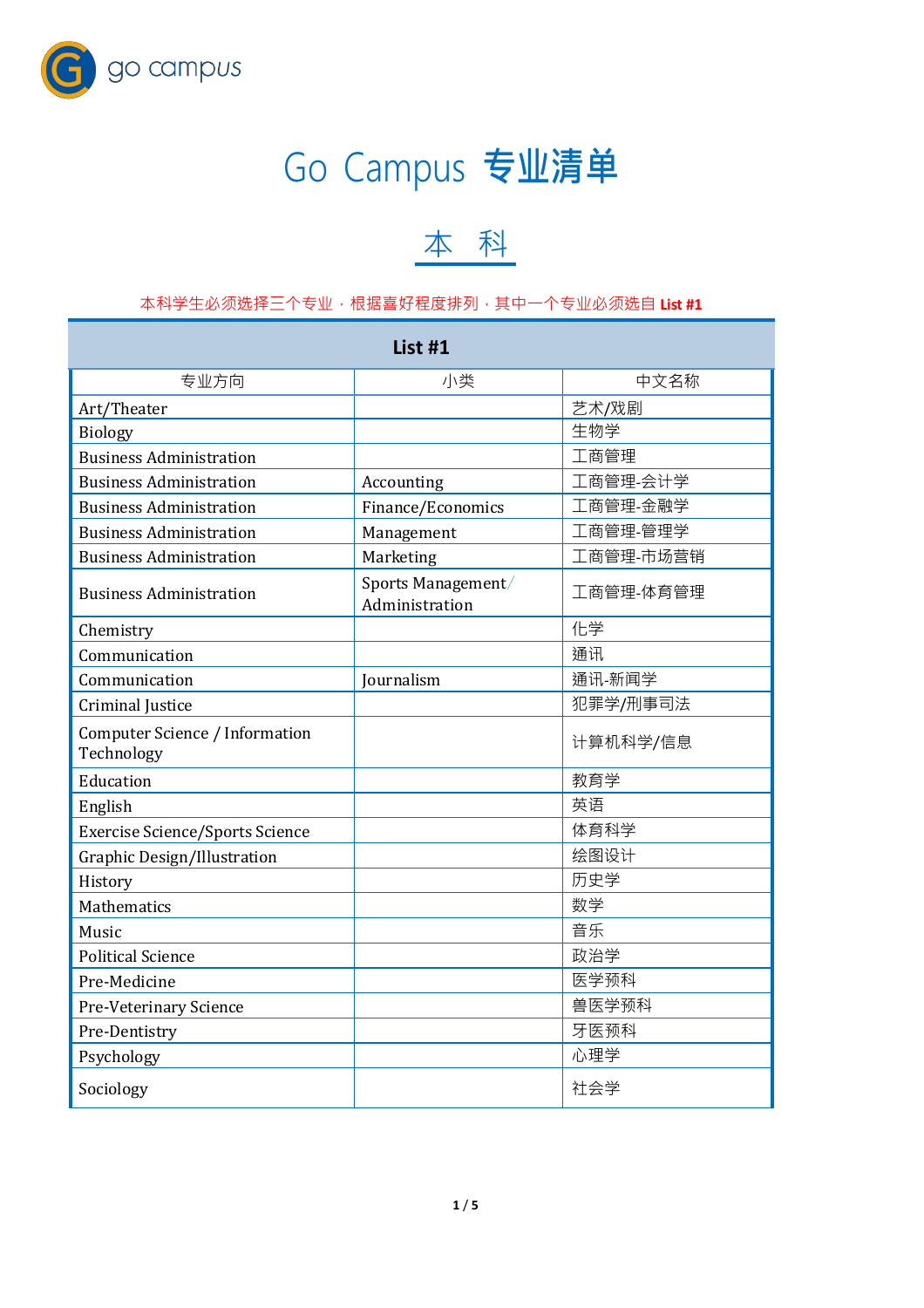| List #2                                                          |                                                      |                   |  |
|------------------------------------------------------------------|------------------------------------------------------|-------------------|--|
| Acting                                                           |                                                      | 表演                |  |
| <b>Actuarial Science</b>                                         |                                                      | 精算学               |  |
| Advertising                                                      |                                                      | 广告学               |  |
| Agricultural Business/Science                                    |                                                      | 农业经济/科学           |  |
| American Government/American<br><b>Politics/American Studies</b> |                                                      | 美国政治学             |  |
| Anthropology                                                     |                                                      | 人类学               |  |
| Arts                                                             | Art History                                          | 艺术-历史             |  |
| Arts                                                             | <b>Fine Arts</b>                                     | 艺术-美术             |  |
| Arts                                                             | <b>Studio Arts</b>                                   | 艺术-室内艺术           |  |
| <b>Athletic Training</b>                                         |                                                      | 运动训练              |  |
| <b>Biology</b>                                                   | Biochemistry                                         | 生物学-生物化学          |  |
| <b>Biology</b>                                                   | <b>Biomedical Sciences</b>                           | 生物学-生物医学          |  |
| <b>Biology</b>                                                   | Ecology& Field Biology                               | 生物学-生态学           |  |
| <b>Biology</b>                                                   | <b>Molecular Biology</b>                             | 生物学-分子生物学         |  |
| <b>Botany</b>                                                    |                                                      | 植物学               |  |
| <b>Business Administration</b>                                   | Entrepreneurship/Small<br><b>Business</b>            | 工商管理-创业学/小型企业     |  |
| <b>Business Administration</b>                                   | <b>Human Resources</b><br>Management                 | 工商管理-人力资源管理       |  |
| <b>Business Administration</b>                                   | Public Management/<br><b>Public Administration</b>   | 工商管理-公共管理         |  |
| <b>Business Administration</b>                                   | International Business/<br><b>Global Business</b>    | 工商管理-国际贸易         |  |
| <b>Business Administration</b>                                   | Tourism & Hospitality                                | 工商管理-旅游与酒店管理      |  |
| Communication                                                    | <b>Broadcasting</b>                                  | 通讯-广播             |  |
| Communication                                                    | <b>Speech Communication</b>                          | 通讯-语音通讯           |  |
| <b>Computer Information Systems</b>                              |                                                      | 计算机信息系统           |  |
| <b>Computer Science</b>                                          | Networking and Security                              | 计算机-网络安全          |  |
| <b>Computer Science</b>                                          | Software Engineering/<br><b>Computer Engineering</b> | 计算机-软件工程          |  |
| Criminology                                                      |                                                      | 犯罪学               |  |
| Criminology/Chemistry                                            | <b>Forensic Science</b>                              | 犯罪学/化学-司法科学       |  |
| Dance                                                            |                                                      | 舞蹈                |  |
| Digital Design/Digital<br>Media/Multimedia                       |                                                      | 数字设计/数字媒体、多媒<br>体 |  |
| <b>Earth Science</b>                                             |                                                      | 地球科学              |  |
| Engineering                                                      |                                                      | 工程学               |  |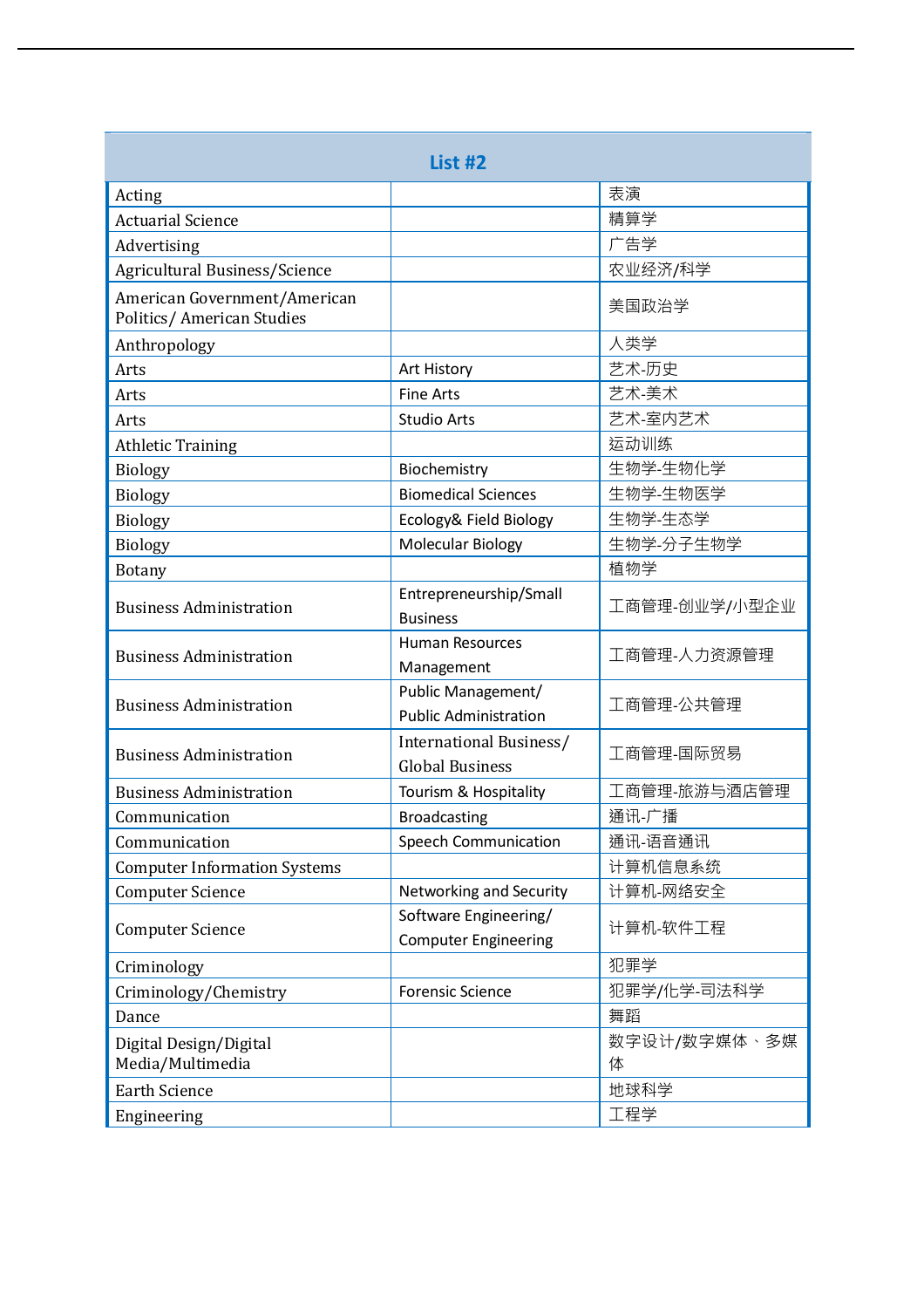

| Engineering                                                     | <b>Civil Engineering</b>      | 工程学-土木工程           |
|-----------------------------------------------------------------|-------------------------------|--------------------|
| Engineering                                                     | <b>Electrical Engineering</b> | 工程学-电气工程           |
| Engineering                                                     | Industrial Eng./ Industrial   | 工程学-工业工程/工业技术      |
|                                                                 | Technology/ Eng. Technology   | /工程技术              |
| Engineering                                                     | <b>Mechanical Engineering</b> | 工程学-机械工程           |
| English                                                         | Literature                    | 英语-文学              |
| English Writing/ Creative Writing                               |                               | 英语创作               |
| <b>Environmental Science</b>                                    |                               | 环境科学               |
| <b>Environmental Studies</b>                                    |                               | 环境研究               |
| French                                                          |                               | 法语                 |
| Filmmaking/Film Studies/Cinema                                  |                               | 电影制作/电影学/电影艺术      |
| <b>General Studies</b>                                          |                               | 通识学                |
| Geography                                                       |                               | 地理学                |
| Geology                                                         |                               | 地质学                |
| German                                                          |                               | 德语                 |
| Health Care Administration/<br>Management                       |                               | 健康医疗管理             |
| <b>Health Services Administration</b>                           |                               | 健康服务管理             |
| <b>Human Services</b>                                           |                               | 公共事业               |
| Humanities                                                      |                               | 人文学科               |
| International Relations/International<br>Studies/Global Studies |                               | 国际关系/国际研究/全球研<br>究 |
| <b>Interdisciplinary Studies</b>                                |                               | 跨学科研究              |
| <b>Legal Studies</b>                                            |                               | 法律研究               |
| Leadership/Organizational                                       |                               | 领导力/组织领导           |
| <b>Liberal Studies</b>                                          |                               | 文学研究               |
| <b>Management Information Systems</b>                           |                               | 管理信息系统             |
| Multimedia/Web Design/Web<br>Development                        |                               | 多媒体/网站设计/网站开发      |
| <b>Mass Communication</b>                                       |                               | 大众传媒               |
| Music                                                           | Instrumental/Vocal/Choral     | 音乐-乐器/声乐/合唱        |
| Music                                                           | <b>Music Performance</b>      | 音乐-音乐表演            |
| Music                                                           | <b>Musical Theater</b>        | 音乐-音乐剧             |
| Music                                                           | <b>Vocal Performance</b>      | 音乐-声乐表演            |
| Organizational<br>Communication/Management                      |                               | 组织传媒/管理            |
| Philosophy                                                      |                               | 哲学                 |
| Photography                                                     |                               | 摄影                 |
| <b>Physical Education</b>                                       |                               | 体育教育/运动训练          |
| Physics                                                         |                               | 物理学                |
| Pre-Engineering                                                 |                               | 工程预科               |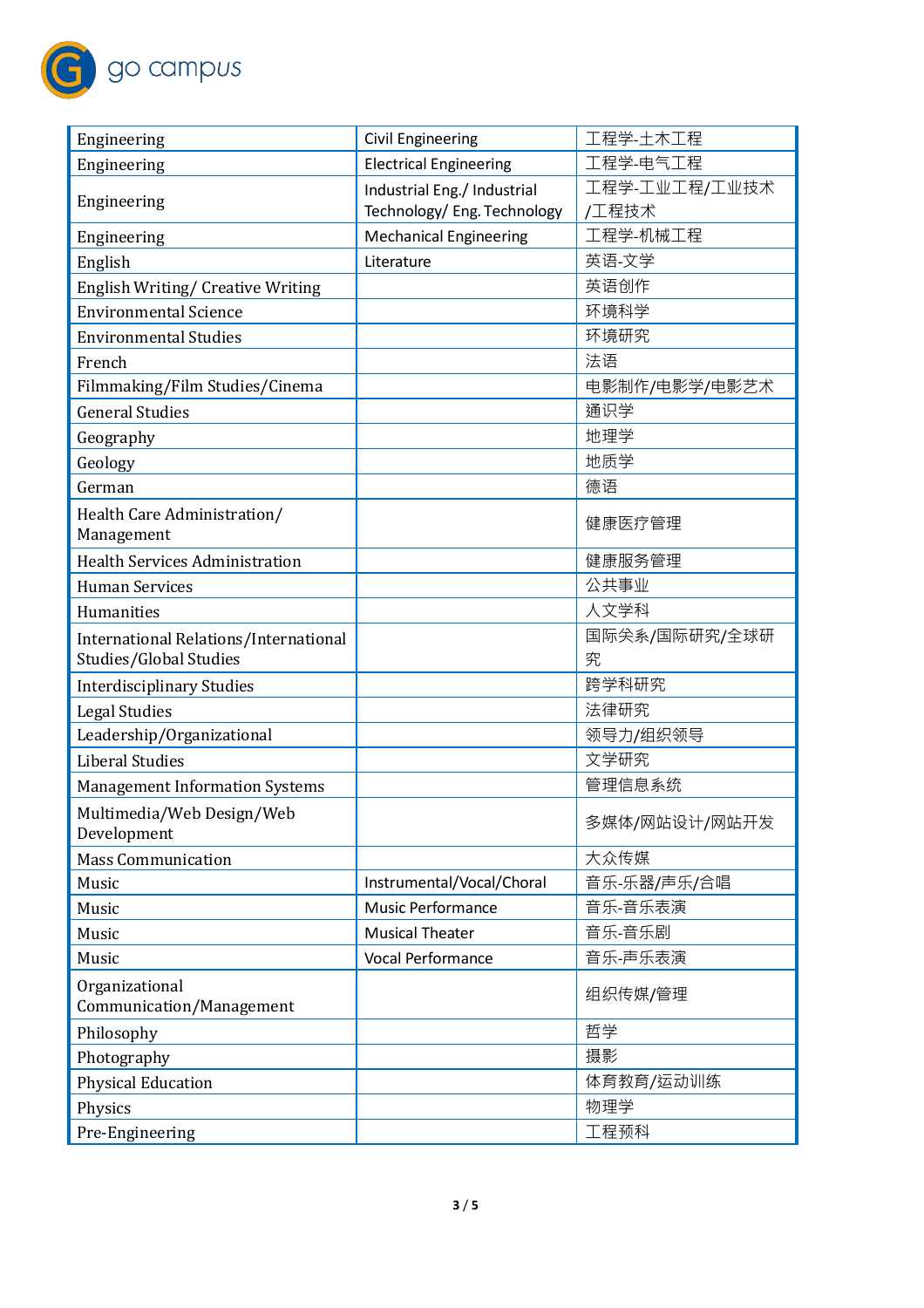

| Pre-Health                                      |                       | 健康学预科         |
|-------------------------------------------------|-----------------------|---------------|
| Pre-Law                                         |                       | 法律预科          |
| Pre-Optometry                                   |                       | 医学验光预科        |
| Pre-Pharmacy                                    |                       | 药剂学预科         |
| Pre-Physical Therapy                            |                       | 物理治疗预科        |
| Pre-Physician Assistant                         |                       | 助理医师预科        |
| <b>Professional Writing</b>                     |                       | 专业写作          |
| <b>Public Relations</b>                         |                       | 公共关系          |
| Religion/Theology                               |                       | 宗教/神学         |
| Recreation, Parks and Leisure<br>Management     |                       | 娱乐·公园和休闲管理    |
| Science                                         |                       | 科学            |
|                                                 | Social Science/       | 社会学-社会科学/社会研究 |
| Sociology                                       | <b>Social Studies</b> |               |
|                                                 |                       |               |
| Sociology                                       | Social Work           | 社会学-社会工作      |
| Spanish                                         |                       | 西班牙语          |
| Theater Arts/<br><b>Theater Arts Management</b> |                       | 戏剧艺术/戏剧艺术管理   |
| <b>Theater Directing</b>                        |                       | 戏剧导演          |
| <b>Theater Performance</b>                      |                       | 戏剧表演          |
| <b>Transportation&amp; Logistics</b>            |                       | 运输物流          |
| Travel/Tourism (see BA Tourism<br>&Hospitality) |                       | 旅游/酒店管理       |
| Web Design/Web Development/<br>Multimedia       |                       | 网页设计/网站开发/多媒体 |
| <b>Women's Studies</b>                          |                       | 女性学           |
| Wellness                                        |                       | 健康            |